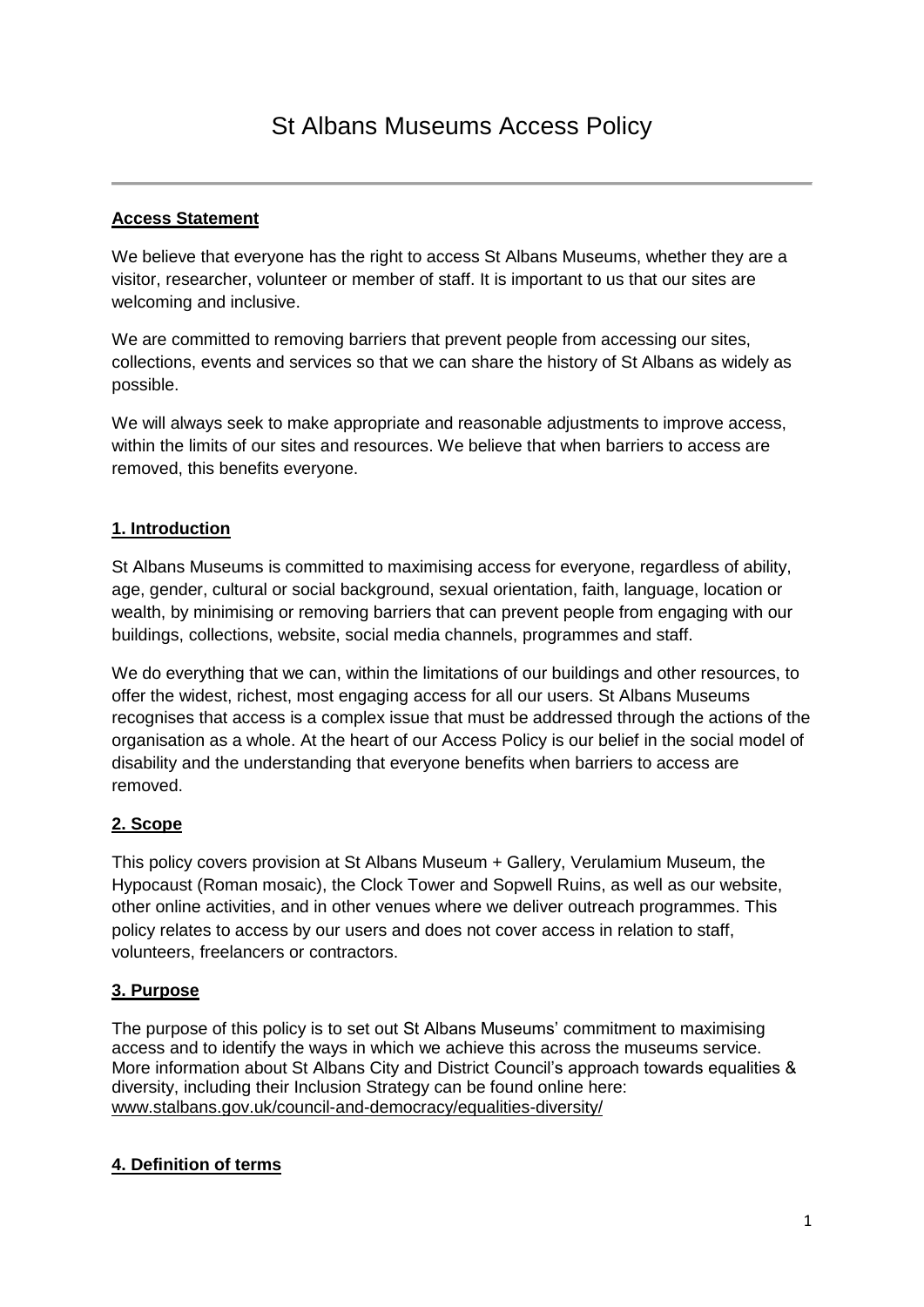# *Access*

When we refer to access we mean the opportunity to engage with our buildings, collections, content and expertise. There are a number of key barriers to access:

- Attitudinal e.g. some people may have a lack of interest in, or awareness of, the museum and the subjects and issues it deals with, or our programmes and services
- Intellectual e.g. some people may find the museum too specialist in its approach to subjects and how they are presented; some may have learning disabilities which affect their ability to engage with the museum; and some may not be able to read or speak English
- Cultural e.g. some people may feel that the museum is not relevant to them and does not reflect their cultural or social heritage, or their interests
- Economic e.g. some people may not be able to afford to visit the museum or take part in our programme
- Geographic e.g. some people will live too far away to visit the museum
- Physical/sensory e.g. people with physical disabilities, limited mobility, or hearing or visual impairments may not be able to access the museum, our website, social media channels or programmes
- $\bullet$  Technological e.g. some people may not have access to the internet at home or use a mobile phone.

# **5. Responsibilities**

The museum management team and St Albans District Council are responsible for ensuring that the museums service meets its obligations under the Equality Act (2010) by doing everything reasonably possible to make the museum accessible to the widest range of people.

Line managers are responsible for ensuring that the work of their staff takes into account the need to maximise access by addressing the barriers outlined above.

Everyone involved in developing, delivering or maintaining spaces, activities, resources and other services for our users at St Albans Museums are responsible for making them as accessible as possible. This includes not only museum staff, but also contractors employed by St Albans Museums (e.g. designers, artists, session leaders) and volunteers.

# **6. Policy**

The museum is committed to maximising access by, for example:

# **Physical access**

- upholding the statutory requirements of the Equality Act (2010) by taking reasonable steps to ensure that policies, practices and procedures do not discriminate against disabled people; by provide auxiliary aids and services which enable disabled people to use the museum; and by removing, altering or circumventing physical barriers within our buildings
- ensuring that if any aspect of an exhibition is not accessible via lift access, we will provide an alternative way to access the information whenever possible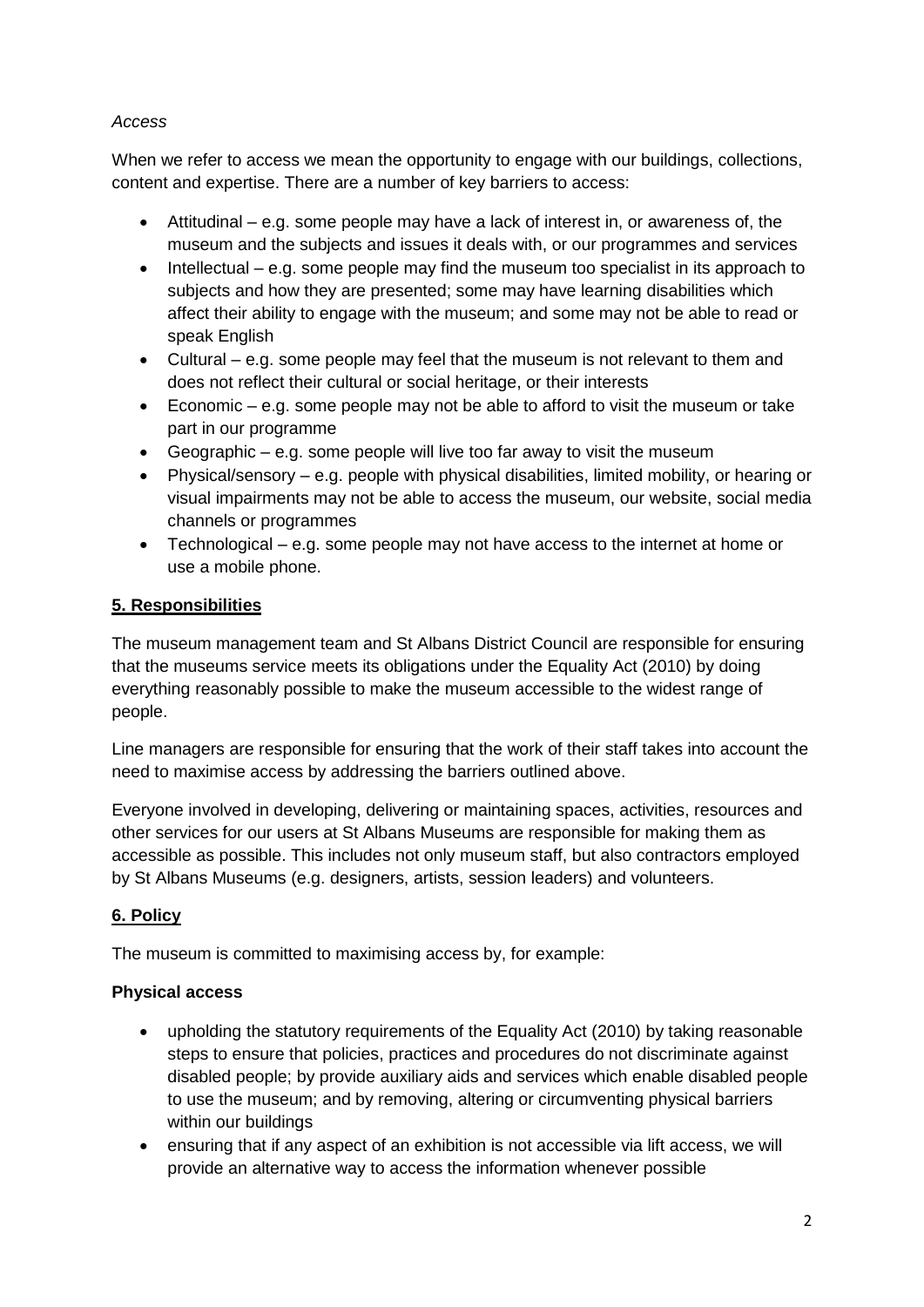- signposting the nearest parking spaces for blue badge holders
- ensuring that all our galleries, exhibitions (including individual exhibits), learning spaces (including interactive whiteboards and computers), cafés, cloakrooms, toilets and information desks are accessible to wheelchair users
- providing a manual wheelchair
- providing seating throughout our buildings

#### **Sensory access**

- providing front-of-house staff who have the awareness and skills to successfully communicate with and provide a quality service to people with visual or hearing impairments
- following RNIB and Action on Hearing Loss good practice guidelines
- looking to incorporate multisensory exhibits (e.g. to touch, smell, listen to), Braille and tactile images into exhibitions and galleries where appropriate
- ensuring that video-based exhibits have subtitles if they use the spoken word.
- offering to work with groups to create tailored tours or activities for people with sensory impairments
- ensuring that our website meets the WCAG AA standards [\(www.w3.org/WAI/intro/wcag\)](http://www.w3.org/WAI/intro/wcag)

#### **Intellectual access**

- following guidelines provided by Mencap
- ensuring that the text used in our galleries, exhibitions, educational resources, publications, website and social media channels is carefully tailored to the needs of their intended audiences, in line with the museum's style guide
- providing effective wayfinding signage
- ensuring that the content and delivery of our learning programmes are tailored to the learning needs of their audiences
- providing tailored session options for special schools and SEN units in schools and colleges

## **Attitudinal access**

- ensuring that our promotional activities present the museum as a welcoming, nonthreatening, inclusive destination for people who are not regular museum visitors.
- ensuring that visitors are made to feel welcome on arrival and are put at their ease. This could include providing an explanation of what to expect inside the museum, answering visitor questions and providing guidance and reassurance about navigation, how to move around the museum and where to find key exhibits and points of interest.
- creating environments in which people can feel comfortable, valued and able to learn at their own pace and level

## **Cultural access**

 making the museum and its programmes as relevant as possible to our culturally and socially diverse society